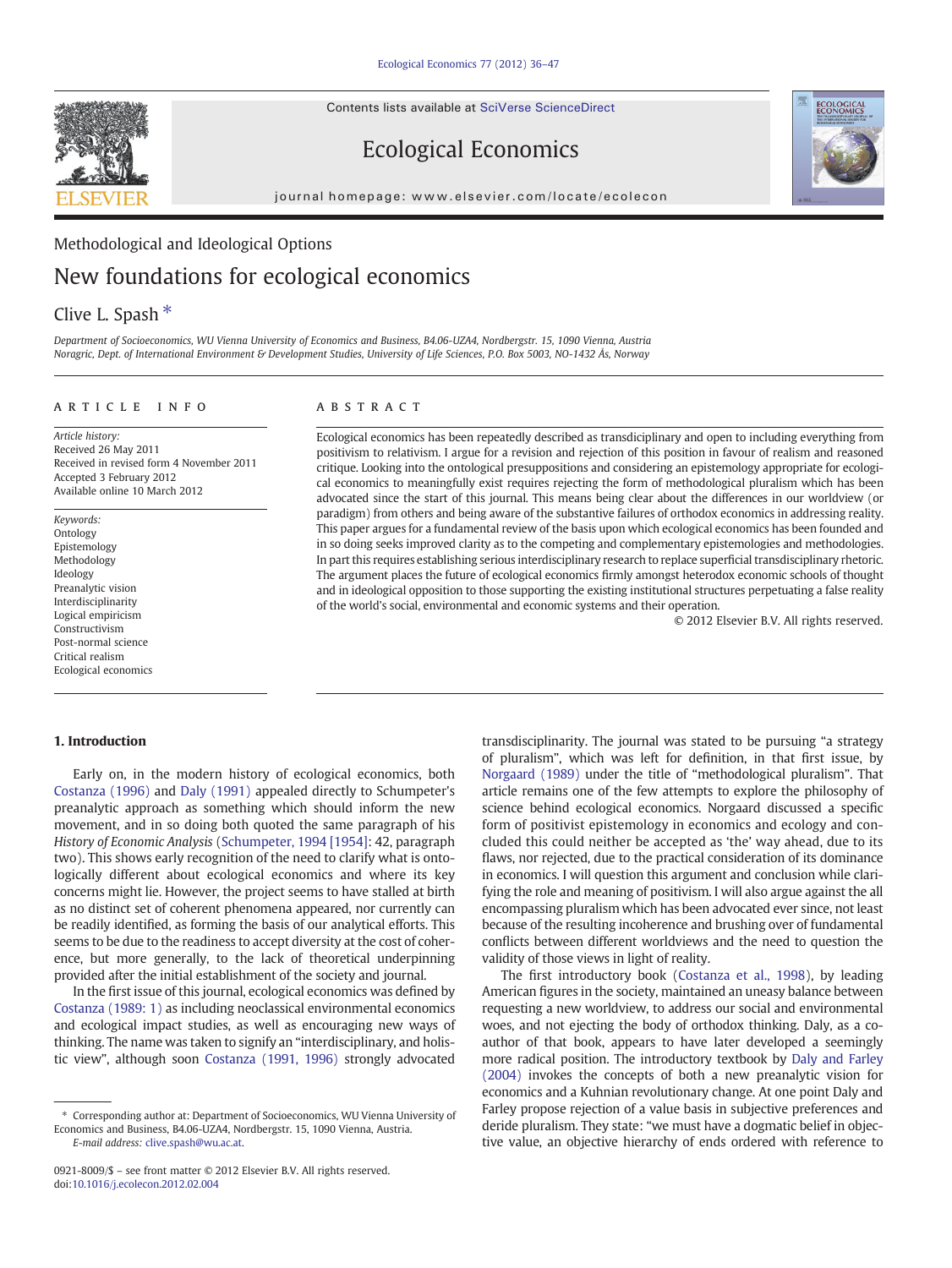some concept of ultimate end" ([Daly and Farley, 2004:](#page--1-0) 42).<sup>1</sup> However, this lacks explanation and, elsewhere, they call upon what they have attacked (e.g. marginal analysis, utilitarian explanations, mainstream models and concepts), and are happy to endorse tradable permit markets as consistent with ecological economic principles. Their main message is then that scale and distribution must be addressed prior to the pursuit of efficiency. The other main introductory text has no revolutionary claims to make but rather falls back on standard orthodox economic theory and methodology ([Common and Stagl, 2005](#page--1-0)). This includes using the same philosophy of science (a form of logical empiricism) and ethical theory (utilitarianism) as associated with neoclassical economics. Such a position seems to ally ecological economics closely with mainstream environmental and resource economics. On the basis of such books, perhaps we should not then be surprised by [Ehrlich \(2008: 1\)](#page--1-0) stating that he regards environmental and resource economics as identical to ecological economics, or that the Journal of Economic Literature classifies ecological economics under "Q5—Environmental Economics". 2

Such misclassifications are possible because ecological economists have not themselves made a sufficient stand as to where the differences lie. A keyword search of this journal covering 3402 articles gives one result for ontology ([Baumgartner and Quaas, 2010](#page--1-0)), and four for epistemology ([Baumgartner et al., 2001; Bromley, 2008; Mayumi, 1997;](#page--1-0) [O'Connor, 2000\)](#page--1-0). Lack of attention to the theoretical foundations of ecological economics has left it in a precarious and epistemologically confused position. [Faber \(2008: 4\),](#page--1-0) in bemoaning the fragility of ecological economics, states: "a generally accepted theoretical framework or methodology has yet to be defined". Similarly, [Røpke \(2005\)](#page--1-0) has argued that the knowledge base is not well structured nor systematically organised, and that the identity of the field is weak. The conflict between a proposed new outlook and reliance on existing economic theory and methods leaves authors visibly struggling in their attempts to reconcile the differences.

The contention of this paper is that ecological economics requires solid foundations in the philosophy of science to clarify how natural and social sciences can cooperate and the extent to which they can combine in a way which meaningfully advances knowledge. Ecological economics must clarify its position on such issues as the use of mathematical formalism, the role of empiricism and the meaning of pluralism. A distinct and radical synthesis is called for in order to establish new foundations. This can be seen as relating to various calls for developing a preanalytic vision [\(Costanza, 1996; Costanza et al., 1998; Daly, 1991;](#page--1-0) [Daly and Farley, 2004; Munda, 1997; Özkaynak et al., 2002\)](#page--1-0). In doing so, we should not be afraid to articulate our ideological positions [\(Söderbaum, 1999](#page--1-0)). Indeed, as [Schumpeter \(1994 \[1954\]\)](#page--1-0) explained, this is to be expected in the formation of a new or innovative development in economic thought.

In conducting this discussion I hope to be more precise than the seminal paper by [Norgaard \(1989\)](#page--1-0) because he confuses, fails to address or fails to clarify the differences between ontology, epistemology and methodology, between methodological and value pluralism, and between diversity in methods as opposed to methodologies. Epistemology (from the Greek episteme, meaning knowledge) concerns the theoretical basis on which we create understanding of the world. This involves theories about the origin and limits of knowledge. It describes how we can form knowledge about the world and what is the meaning of truly knowing something. What comes prior to how we can know is the metaphysical (ontological) question of what exists, and so what are the primary entities of concern in any given field, and what are their most general features and relationships. What comes after is methodology. The tools of scientific investigation form the methods and the term method should not be confused with or used as shorthand for methodology (as is too often done). Methodology concerns the principles that determine how such tools are deployed and interpreted. Methodology is used in two senses referring to (i) the principles and practices that underlie research in a discipline or subject area, and (ii) the appropriateness of the methods. This requires general principles about the formation of knowledge in practice and so becomes interrelated with the theory of knowledge (i.e., epistemology); in economics, methodology is often used as synonymous with epistemology. Overall we can simplify the philosophy of science as a progression from ontology to epistemology to methodology to methods.

This paper does not pretend to be definitive but rather aims to provide some theoretical reflections about the type of ontology, epistemology and methodology which appear most suited to such an interdisciplinary enterprise as ecological economics. Next, in Section 2, the background to epistemological confusion in ecological economics is explained as deriving from a misinterpretation of logical empiricism and its role in economics. This has led to arguments simultaneously attacking positivism in general while arguing for its inclusion alongside conflicting epistemologies under a supposed pluralism. Understanding this confusion requires placing positivism and logical empiricism in context and explaining the development of the latter and its role in economics. This also provides some introduction to key aspects of an empirical epistemology which should inform ecological economics. [Section 3](#page--1-0) follows this discussion with the case against the existing form of methodological pluralism in ecological economics. [Section 4](#page--1-0) moves on to explore the concept and meaning of a preanalytic vision and pursues this in the context of refining an ontology and epistemology for ecological economics. [Section 5](#page--1-0) brings the discussion together via a set of tentative propositions on ontology, epistemology, methodology and ideology. The overall aim is to initiate a debate within ecological economics as to its meaning and future direction.

### 2. Epistemology in Science and Economics: Positivism and Logical Empiricism

In economics, standard undergraduate texts start by distinguishing positive (value free) economics from the normative (value laden); the is/ought dichotomy going back to Hume. The former is generally regarded as the 'scientific' branch, and the division is one which claims facts are separable from values. Furthermore, the implication is that positive economics can establish causal relationships as true in an objective sense, i.e. which nobody could logically deny.

[Norgaard \(1989: 51\)](#page--1-0) has argued that ecological economics should include the dominant methodology in economics, which he believes is logical positivism. He claims that adopting an alternative would exclude "nearly all of economics". Simultaneously, he is highly critical of the approach and advocates a conflicting historical descriptive methodology, with reference to the German historical school.<sup>3</sup> More recently, [Söderbaum \(2011: 1019\)](#page--1-0) has stated that "there will certainly be a role for positivism also in the future", although he then proposes social constructivism and hermeneutics, as better able to aid our understanding of sustainability policy. These types of 'pluralist' proposals leave unanswered how such divergent and conflicting approaches are to be made compatible. The implication is that ecological economics needs positivism, even if supplemented, but what exactly is being

This position is left rather unexplained with merely a reference to a book by C. S. recommended? Lewis, the Christian apologist. God is mentioned as a possible ultimate end and so source of objective value. There then almost seems to be an implicit appeal to Natural Law behind this.

 $2$  The more specific entry is "Q57-Ecological Economics: Ecosystem Services; Biodiversity Conservation; Bioeconomics; Industrial Ecology". **3** For a brief overview of the historical school see [Sandelin et al. \(2008: 64](#page--1-0)–78).